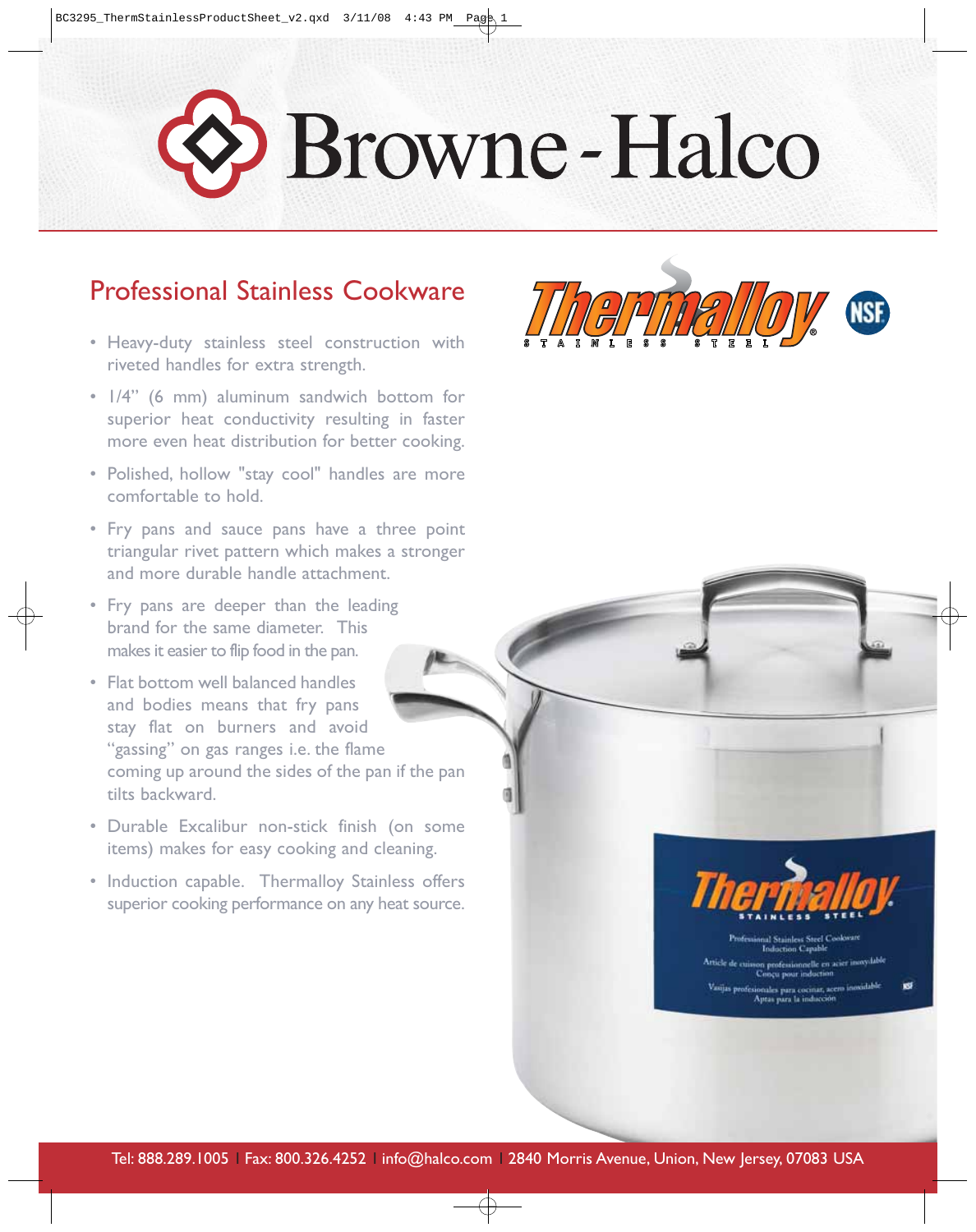O Browne-Halco

## **Excalibur Non-Stick Fry Pans (KSF)**

| item no.   | diameter |  |
|------------|----------|--|
| 57 24058   | 7.75"    |  |
| 57 24060   | 9.5"     |  |
| 57 24061   | "וו      |  |
| 57 24062 * | 12.5"    |  |
| 57 24064 * | "4 ا     |  |

\* Has helper handle

| <b>Fry Pans</b> | <b>NSF</b> |          |
|-----------------|------------|----------|
| item no.        |            | diameter |
| 57 24048        |            | 7.75"    |
| 57 24050        |            | 95"      |
| 57 24051        |            | '' ا     |
| 57 24052 *      |            | 12.5"    |
| 57 24054 *      |            | "4 ا     |
|                 |            |          |

\* Has helper handle





| <b>Sauce Pans</b> | <b>NSF</b>      |            |
|-------------------|-----------------|------------|
| item no.          | capacity        | cover      |
| 57 24032          | 2 <sub>qt</sub> | 57 24 1 16 |
| 57 24033          | $3.5$ qt        | 57 24 1 20 |
| 57 24034          | $4.5$ qt        | 57 24 1 20 |
| 57 24036          | 6 <sub>qt</sub> | 57 24 1 22 |
| 57 24037 *        | 7.6 qt          | 57 24 1 24 |
| 57 24040 *        | $10$ qt         | 57 24 1 28 |

\* Has helper handle

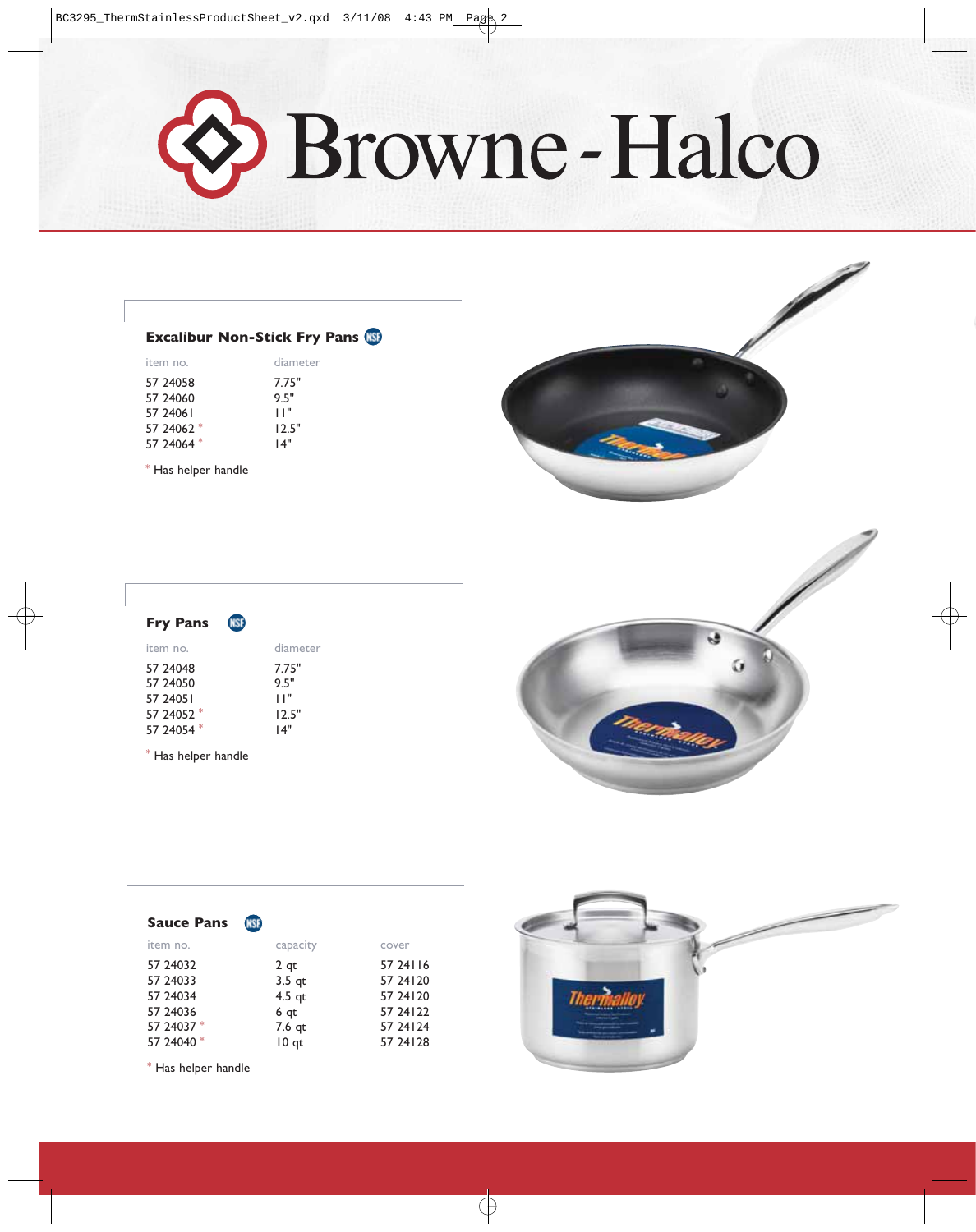



| <b>Braziers</b> | <b>NSF</b>       |            |
|-----------------|------------------|------------|
| item no.        | capacity         | cover      |
| 57 24009        | 8 gt             | 57 24 1 28 |
| 57 240 14       | $15$ qt          | 57 24 1 36 |
| 57 24019        | 20 <sub>qt</sub> | 57 24 140  |
| 57 24024        | $25$ qt          | 57 24 145  |
| 57 24029        | 30 qt            | 57 24 150  |
|                 |                  |            |



| <b>Double Boiler Sets</b><br>Includes Insert & Cover |                  |  |
|------------------------------------------------------|------------------|--|
| item no.                                             | capacity         |  |
| 57 24068                                             | 9 qt             |  |
| 57 24072                                             | $12$ qt          |  |
| 57 24076                                             | 16 qt            |  |
| 57 24080                                             | 20 <sub>qt</sub> |  |



| item no. | capacity         |
|----------|------------------|
| 57 24082 | $12$ qt          |
| 57 24090 | 20 <sub>qt</sub> |

**\*** Image not available.